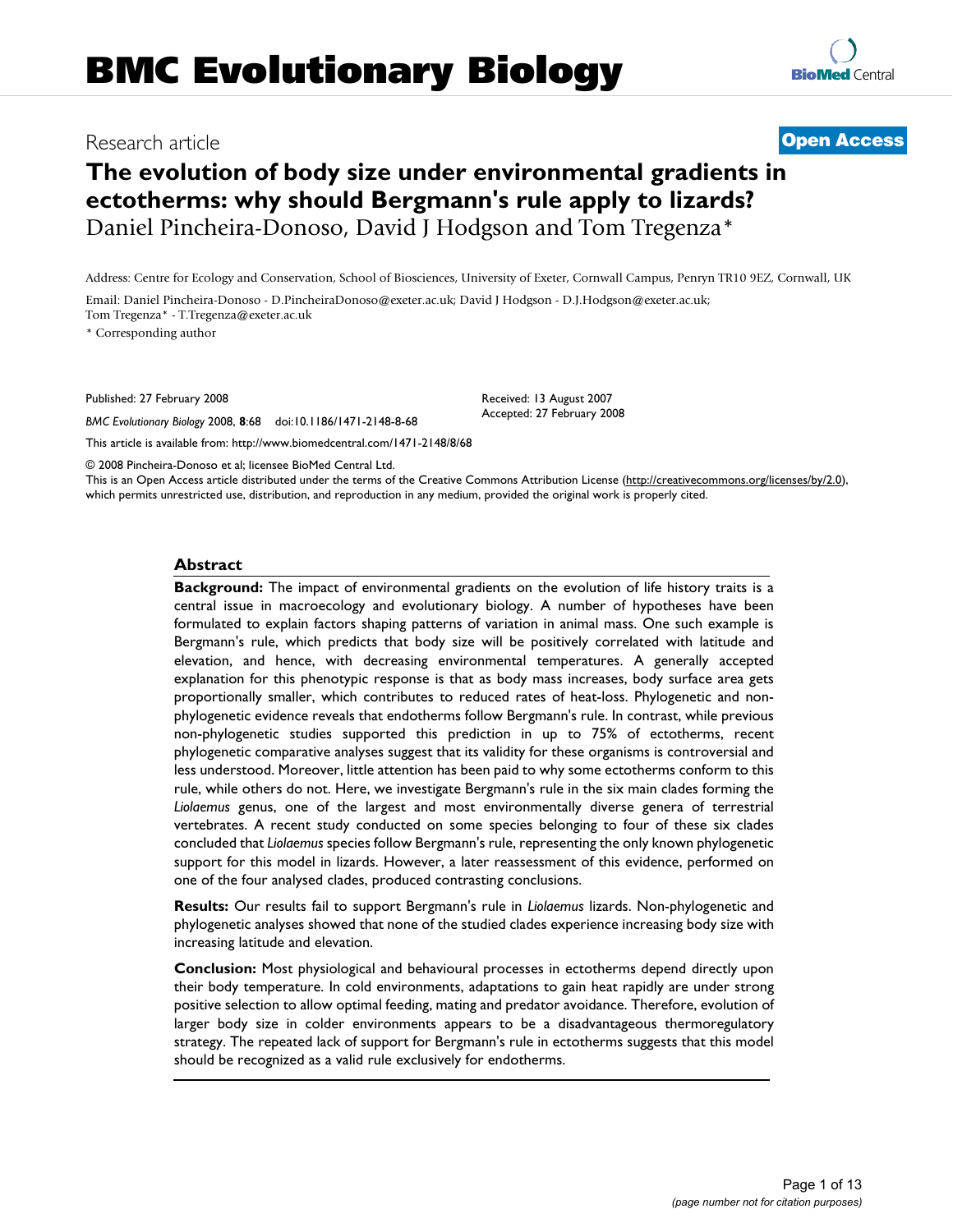# **Background**

Geographical variation in environmental conditions is a major ecological factor involved in evolutionary diversification [1,2]. Since thermal regimes are particularly sensitive to latitude and altitude, geographical location imposes profound selection on organisms' metabolism, morphology and behaviour [3-5], leading to covariation between phenotypic traits and geographical gradients [5- 7]. Body size is known to exhibit substantial variation in relation to thermal differences among habitats [4,8,9]. However, factors other than environmental temperature (e.g. sexual selection, predation) may also impose selection on body size [2,10-16]. As a result, models predicting patterns of evolutionary change in body mass in response to thermal variation are controversial [17-20]. One such example is Bergmann's rule [18], which suggests that species body size increases with increasing latitude and elevation, and hence, with decreasing environmental temperatures [6,21-23].

Different hypotheses have attempted to elucidate the causal factors promoting the pattern predicted by Bergmann's rule [18,24-26]. Potential explanations have focused on heat-conservation strategies [4,6,20,27], later maturation to larger body size [28,29], phylogenetic constraints [4,30], interspecific variation in migration [4], differential resistance to starvation [31-33], and effects on somatic cell sizes [18,26,34,35]. So far, the heat-conservation hypothesis, based on the fact that increases in body volume lead to decreases in relative surface area appears to be the most likely explanation [27].

Since the formulation of Bergmann's rule more than 150 years ago [21], several studies have explored the universality of its predictions across different lineages. In general, the validity of this rule appears to depend on the thermoregulatory physiology of the studied model systems. For endotherms, most evidence has supported Bergmann's rule [36-38]. This is presumably because the benefits of reducing heat-loss rates through larger body size are advantageous for cold climate organisms that maintain optimal body temperatures by metabolic generation of heat. However, the relevance of Bergmann's rule for ectotherms is less obvious, and supportive evidence is elusive [6,20,31,39].

# *Bergmann's rule in ectotherms*

More than 99% of species are ectotherms [40]. Consequently, no biological prediction can be considered universal if it is not supported by these organisms. The first tests to evaluate Bergmann's rule in ectotherms [41,42] claimed that up to 75% of studied species support its predictions. However, these studies were based on simplistic statistical approaches, when the importance of conducting phylogenetic comparative studies was not yet appreciated [6,31,43,44]. Unsurprisingly, the development of phylogenetic comparative analyses to test Bergmann's rule over the last decade has provided divergent lines of evidence. While a series of studies confirmed previous findings [26,27,31,39,45], others were more equivocal [18,24,26,29-31]. For example, Ray [42] gathered data from previously published studies to evaluate Bergmann's rule. Regarding fishes, this author concluded that it is "obeyed by a great number of fishes as shown by numerous reports in the literature". Curiously, no citations were provided to support this claim [29,42]. More recently however, in a rigorous study conducted on more than 600 fish populations of different freshwater species from North America, Belk and Houston [29] observed that these ectotherms tend to reverse Bergmann's rule.

With regard to tetrapod ectotherms (i.e. amphibians and reptiles), evidence is similarly controversial [31]. A number of phylogenetic studies have shown that groups of primarily aquatic and tropical-subtropical species follow Bergmann's rule. For example, some anurans, and most urodeles (salamanders and newts) and turtles exhibit a negative relationship between body mass and environmental temperatures [30,31,41]. On the other hand, debate has progressively intensified in relation to squamate reptiles (lizards, snakes). Non-phylogenetic [41] and phylogenetic [30,31] studies have revealed that squamates exhibit only a weak tendency to conform to this model. Nevertheless, research conducted on some widespread groups has concluded that these reptiles can exhibit body size trends predicted by Bergmann's rule [20,27[,46](#page-10-0)]. For example, a recent phylogenetic study conducted on *Liolaemus* lizards supported this temperaturesize model [27]. Cruz *et al.* [27] observed that species of the clade *Liolaemus boulengeri* [11] show larger body size at higher latitudes and elevations. An additional integrative analysis including species belonging to congeneric clades led Cruz *et al.* [27] to conclude that "the strong, positive, size-latitude relationship in the *L. boulengeri* clade apparently accounted for the pattern observed for the entire dataset". However, after enlarging the sample of taxa belonging to one of the studied clades (clade *boulengeri*), Pincheira-Donoso et al. [39] observed that these species do not support Bergmann's rule.

Among factors that might explain the disparity observed across studies testing Bergmann's rule in ectotherms, the limited availability of phylogenetic studies is perhaps the most obvious [29,31,47]. Only scarce or generalized tests have been conducted on ectotherms, and most of this research focuses on the analyses of few species per clade (e.g. a single species representing clades consisting of more than 100 taxa) [20,31]. Moreover, studies focused on analysing explicit patterns of body size variation in the species of the same clade in response to continuous geo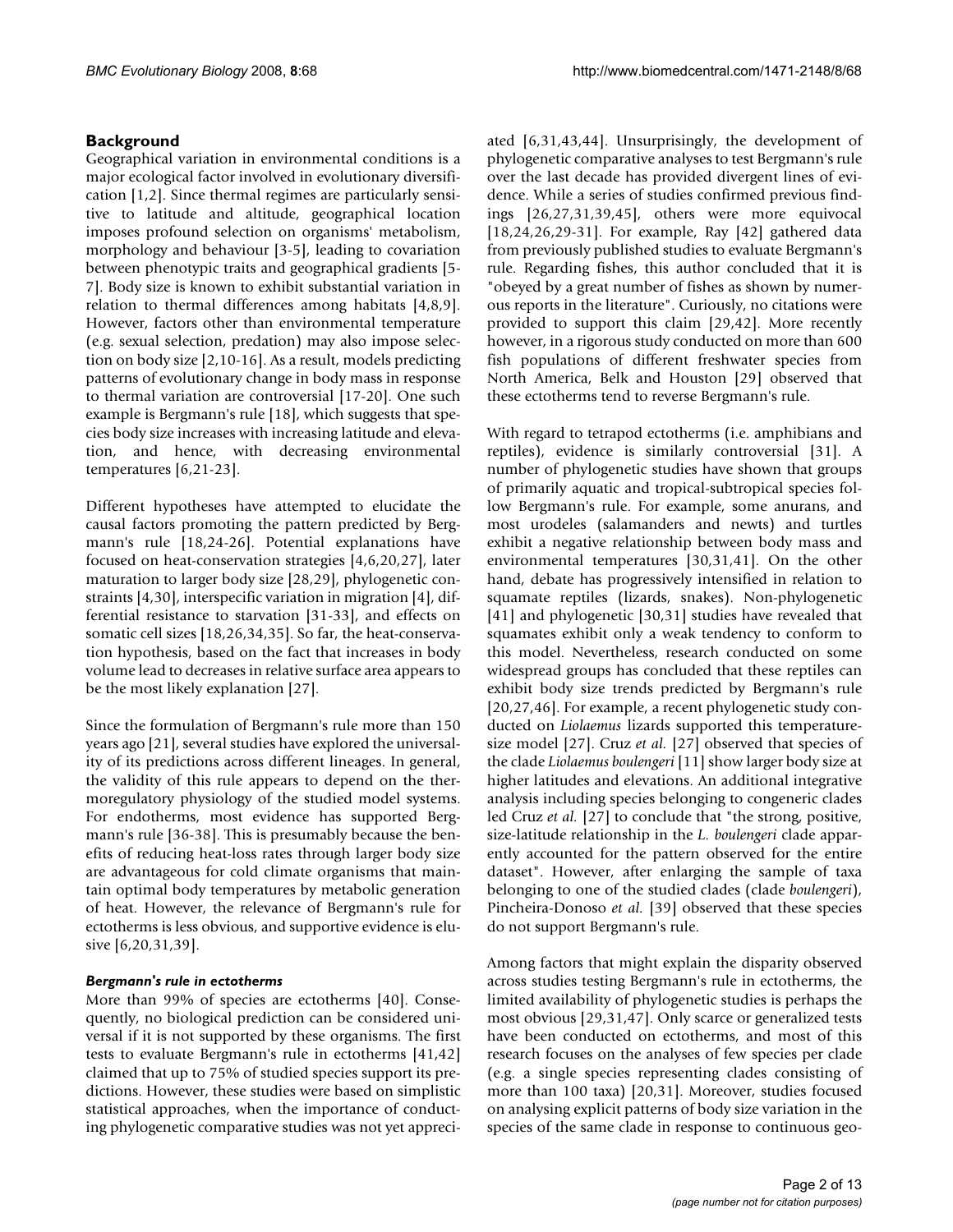graphical gradients are still rare [27,29,[46](#page-10-0)]. Recent criticism suggests that a rigorous test of Bergmann's rule should focus on species belonging to a monophyletic clade exhibiting substantial variation in patterns of body size and occurring in a broad geographical area encompassing a wide range of environmental conditions [6,39,[46\]](#page-10-0).

Lizards of the South American genus *Liolaemus* offer unique opportunities to test predictions concerning the impact of selection on traits recognized as labile to variation in environmental temperatures, such as body size [11,27,48]. This clade represents one of the most diverse known amniote lineages. Consisting of more than 190 named species, *Liolaemus* occurs in the widest range of environmental conditions recorded for any lizard genus [49-53]. These iguanians range from tropical-subtropical areas in Brazil and Peru, and the Atacama Desert in Chile, to austral Patagonia in Tierra del Fuego, the southernmost place where reptiles have been recorded [53-59]. The altitudinal distribution of *Liolaemus* is also one of the broadest known among squamate reptiles, occurring from sea level to over 5000 m in the Andes range [48,50,57,60,61]. These biological features satisfy all of the requirements recognized as essential for a model group employed to test predictions concerning evolutionary radiations [6,39[,46](#page-10-0)].

Here, we investigate the effect that continuous variation in environmental temperatures imposes on the evolution of body size among species of the *Liolaemus* genus, using a comparative approach. We studied a set of more than 120 species (see additional file 1: Supplementary table), 63 of which are included in an explicit phylogenetic hypothesis (Fig. 1). This species sample represents almost the entire biogeographical, ecological and morphological diversity known for these lizards. We aim to test the hypothesis that increasing latitude and elevation (and therefore, decreasing environmental temperatures) are associated with larger body size [6,21]. We suggest as an alternative hypothesis that large body size is disadvantageous for ectotherms in cold-climates, because it demands longer time basking to achieve optimal metabolic temperatures. Therefore, we expect to find weak or no evidence in support of Bergmann's rule.

# **Results**

### *Body size patterns under environmental gradients*

We found non significant relationships between environmental gradients and body size in most of the tests performed. In none of the studied clades was Bergmann's rule supported (Table 1). For both methods of data analysis, significantly high or low standardized residual (*z*-scores) values revealed the presence of outliers which might affect the accuracy of the models. For independent clade analyses, extreme *z*-scores (see methods) were found in the clades *montanus* (one case with *z*-scores > 2.05) and *Donosolaemus-magellanicus* (one case with *z*-scores < -2.26). The relationship between independent contrasts for body size and adjusted latitudinal midpoint (ALM, latitude adjusted for altitude, see below) revealed the presence of five outliers affecting the model (over 8.06% of the cases with *z*-scores > 2.12, and < -2.21). The observed differences in the correlation and regression analyses including and excluding outliers are detailed below.

Linear bivariate regression analyses showed that body size does not vary predictably with adjusted latitudinal midpoint (ALM) in the genus *Liolaemus*. For analyses conducted on clades separately, low proportions of variance were explained in the groups *chiliensis*, *fitzingerii*, *wiegmannii* and *lineomaculatus* (Table 1). Regression analyses including outliers showed non-significant relationships between SVL and ALM in the clades *montanus* and *Donosolaemus-magellanicus*. When excluding outliers, we found a significant negative relationship between SVL and ALM for the clade *montanus* and a non-significant relationship in the clade *Donosolaemus-magellanicus* (Table 1; Fig. 2).

Linear regression analyses conducted on phylogenetic independent contrasts (through the origin) revealed that ALM cannot predict body size when including outliers (Table 1; Fig. 3a), and when excluding outliers (Table 1; Fig. 3b).

#### *Effects of sample size reduction*

Non-phylogenetic linear regressions conducted on the 63 species for which phylogenetic information was available (see Additional file 1: Supplementary table), revealed that reduction of sample size for phylogenetic analyses (from 126 to 63 species; see methods) does not produce qualitative differences in the results. As observed in the whole dataset (126 species), body size does not vary predictably with adjusted latitudinal midpoint (ALM) in any of the studied groups. For these 63 species, non-significant proportions of variance were explained in the clades *chiliensis* (*R*2 = 0.063, *F*1,23 = 1.55, *P* = 0.23), *Donosolaemus-magellanicus* (*R*2 = 0.14, *F*1,5 = 0.78, *P* = 0.42), *fitzingerii* (*R*2 = 0.17,  $F_{1,16} = 3.22$ ,  $P = 0.092$ ), *lineomaculatus* ( $R^2 = 0.79$ ,  $F_{1,1} =$ 3.66, *P* = 0.31), *montanus* (*R*2 = 0.17, *F*1,1 = 0.21, *P* = 0.73) and *wiegmannii* (*R*2 = 0.16, *F*1,5 = 0.92, *P* = 0.38). The analysis on standardized residuals confirmed that none of the regression models suffered from oultiers.

### **Discussion**

This analysis of Bergmann's rule is unique in including a representative proportion of the geographical, ecological, morphological and phylogenetic diversity of one of the most species rich terrestrial ectotherm vertebrate genera, *Liolaemus* lizards [see [6,39,[46\]](#page-10-0)]. Our results fail to support Bergmann's rule. Non-phylogenetic and phyloge-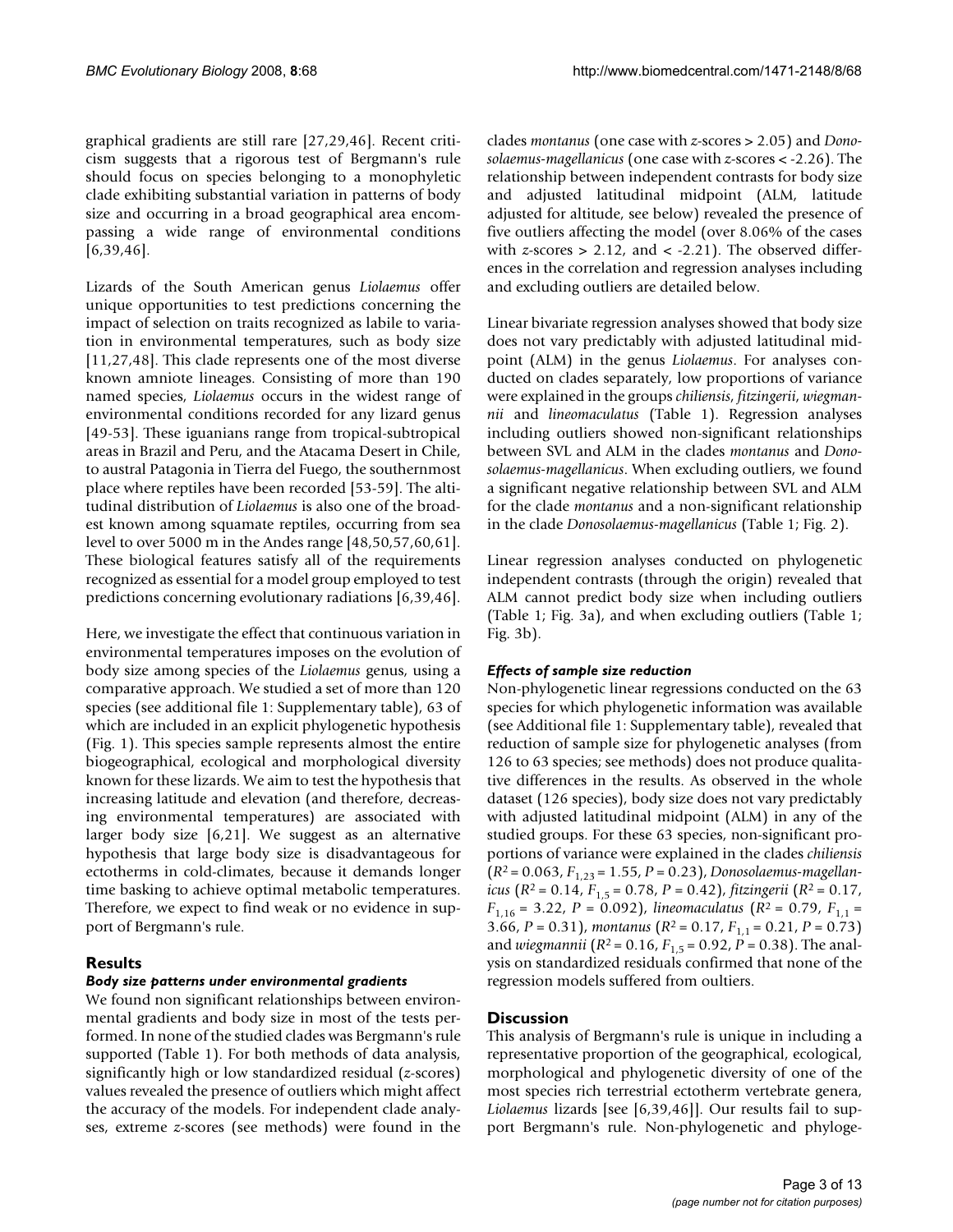

Phylogenetic relationships for 63 of the 126 *Liolaemus* taxa included in this study. The clades *lineomaculatus* (*lnm*) and *montanus*  (*mnt*) are abbreviated.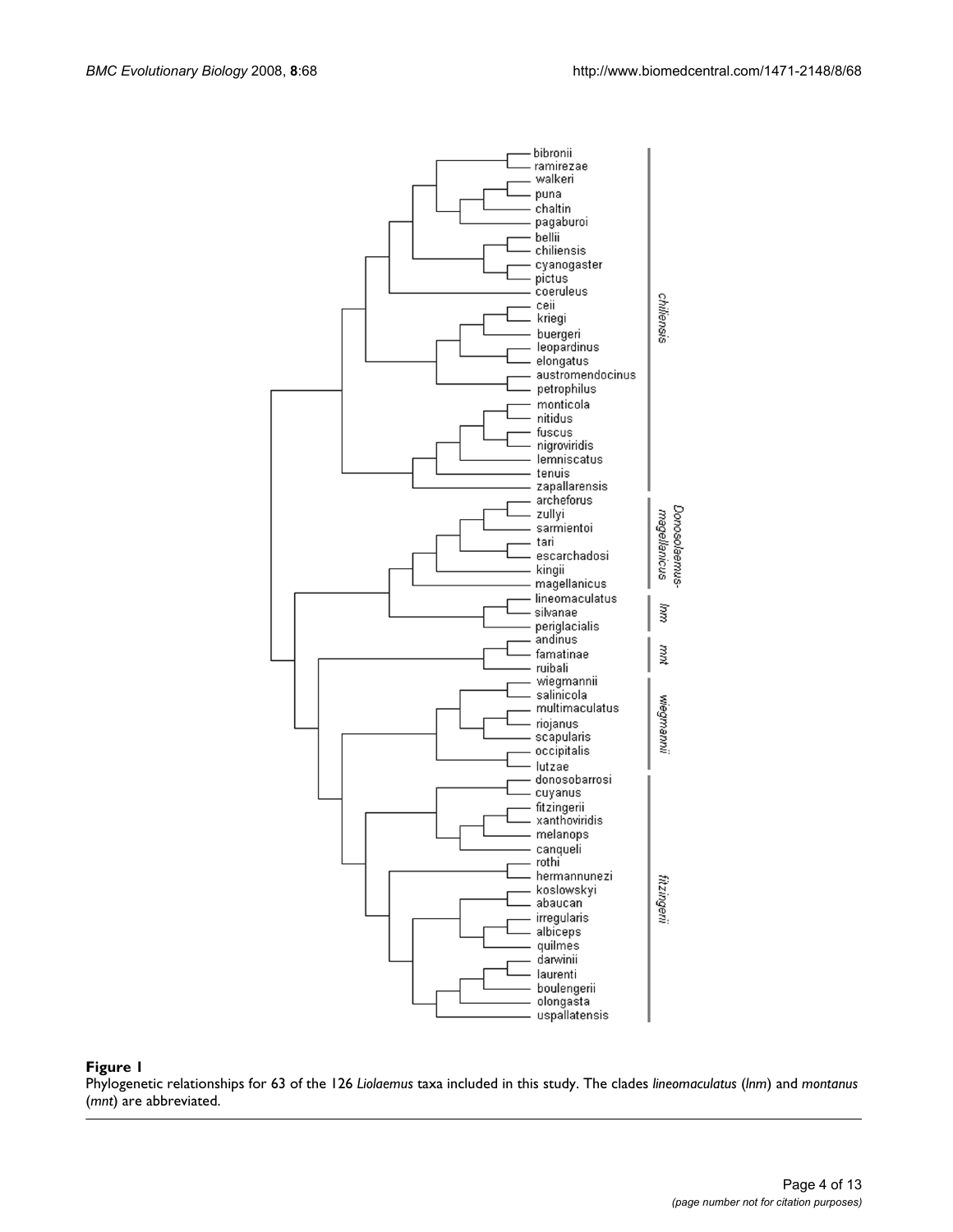**Table 1: Results of least squares regression analyses conducted on clades separately (non-phylogenetic) and on independent contrasts (phylogenetic) in the genus** *Liolaemus***. In the clades**  *Donosolaemus-magellanicus* **and** *montanus***, these analyses were conducted including outliers (IO) and excluding outliers (EO). See methods for details.**

| Clade                             | N  | R <sup>2</sup> | r       | F     | df   | P     |
|-----------------------------------|----|----------------|---------|-------|------|-------|
| <b>Non-Phylogenetic</b>           |    |                |         |       |      |       |
| chiliensis                        | 56 | 0.009          | 0.09    | 0.471 | 1.54 | 0.495 |
| Donosolaemus-magellanicus<br>(IO) | 12 | 0.009          | $-0.09$ | 0.086 | 1,10 | 0.775 |
| Donosolaemus-magellanicus<br>(EO) | П  | 0.088          | 0.29    | 0.869 | ۱.9  | 0.375 |
| fitzingerii                       | 22 | 0.023          | 0.15    | 0.467 | 1,20 | 0.502 |
| lineomaculatus                    | 4  | 0.3            | 0.55    | 0.855 | 1,2  | 0.453 |
| montanus (IO)                     | 21 | 0.165          | $-0.41$ | 3.75  | 1,19 | 0.068 |
| montanus (EO)                     | 20 | 0.313          | $-0.56$ | 8.191 | 1,18 | 0.01  |
| wiegmannii                        | 8  | 0.122          | $-0.35$ | 0.837 | 1,6  | 0.396 |
| Phylogenetic                      |    |                |         |       |      |       |
| Liolaemus genus (IO)              | 63 | 0.023          | $-0.15$ | 1.439 | 1,61 | 0.235 |
| Liolaemus genus (EO)              | 58 | 0.064          | $-0.25$ | 3.842 | 1,56 | 0.055 |

netic analyses showed that increasing latitude and elevation do not predict increasing body size in *Liolaemus* species. These results further contradict the only known phylogenetic evidence in favour of Bergmann's rule reported in squamate reptiles [[27], see also [39]], and a recent large-scale analysis conducted on assemblages of European lizards supporting this macroecological model [20].

# *Thermal gradients, thermoregulatory physiology and body size*

Research on Bergmann's rule has inspired debate about why increasing body size should be advantageous for cold climate species, and why its predictions are observed in some groups but not in others [6,31,39]. For example, it has been suggested that the anatomical characteristics of the skin (e.g. density, or epidermal covering such as feathers and fur) in groups as different as birds, mammals and turtles make large body size advantageous in colder environments and that the absence of these skin characteristics in squamate reptiles explains why they generally fail to follow Bergmann's rule [6,31,62]. In contrast, much less reference has been made to the role that thermoregulatory physiology of organisms (endothermy and ectothermy) can play during the process of body size evolution [39]. Indeed, an important part of the available discussions focuses on the benefits of increasing body size for heat retention in cold climate species. However, since conservation of body heat in ectotherms is only possible once they have optimally achieved it (which is metabolically resolved in endotherms), it appears to be simplistic to exclude the fact that increasing body mass also reduces the rates of heat gain [31], which may be as critical as the need for retaining heat [6,32]. This is illustrated, for example, by the observation that gravid females in several lizard species tend to bask more often or for longer than nongravid females [63-66].

It might be argued that lizard body size and heating rates do not covary in a linear fashion, as these organisms may adjust (plastically or genetically) some physiological and behavioural traits to increase heating rates in cold environments [5,7,20,67,68]. For example, it has been observed that physiological adaptations may increase heating rates up to 17% in cold climate lizards [20,68]. Likewise, behavioural adjustments such as selection of basking sites less exposed to wind [3] or modifications in the postures and body orientation to the sun may contribute to gain heat more rapidly [3,69,70]. However, even though these adaptations contribute to increase heating rates in lizards inhabiting cold environments, their efficiency has limits. Indeed, a number of studies have shown that annual and daily activity, and thermoregulatory processes in cold climate lizards may vary substantially in comparison to warm climate lizards. For example, it has been observed that high elevation (e.g. over 4000 m) lizards tend to exhibit considerably shorter daily activities, often no more than four or five hours a day [71-73], than species distributed in lower latitudes and elevations, which may remain active for over twelve hours per day [57,61,72,74-76]. One of the most plausible factors to explain this pattern is that mean daily temperatures are lower, hot hours per day are fewer, and warm seasons are shorter in cold climates [22,71,77-79]. Therefore, even in presence of the above mentioned physiological and behavioural adjustments, cold environments restrict severely the patterns of activity in lizards, as a consequence of their failure to overcome the selective pressures imposed by low temperatures. This suggests that the thermoregulatory limitations determined by the ectothermal condition of lizards might be one of the main (if not the main) factors constraining the maximum attainable limits of body size in cold climate species.

Large body mass in cold climate lizards would have dramatic consequences for ecological performance (imposed by natural selection) and reproductive success (imposed by sexual selection), because in conditions of suboptimal metabolic temperatures most physiological functions (and hence, behavioural responses) occur at suboptimal rates [3,80]. For example, performance at prey capture, predator evasion, endurance, digestion, mate courtship, sperm production and conversion of lipids is substantially reduced at suboptimal body temperatures [3,66,80-83]. Also, basking for longer periods may increase the risk of predation by diurnal hunters [66]. Consequently, large body mass in cold climate lizards would be disadvanta-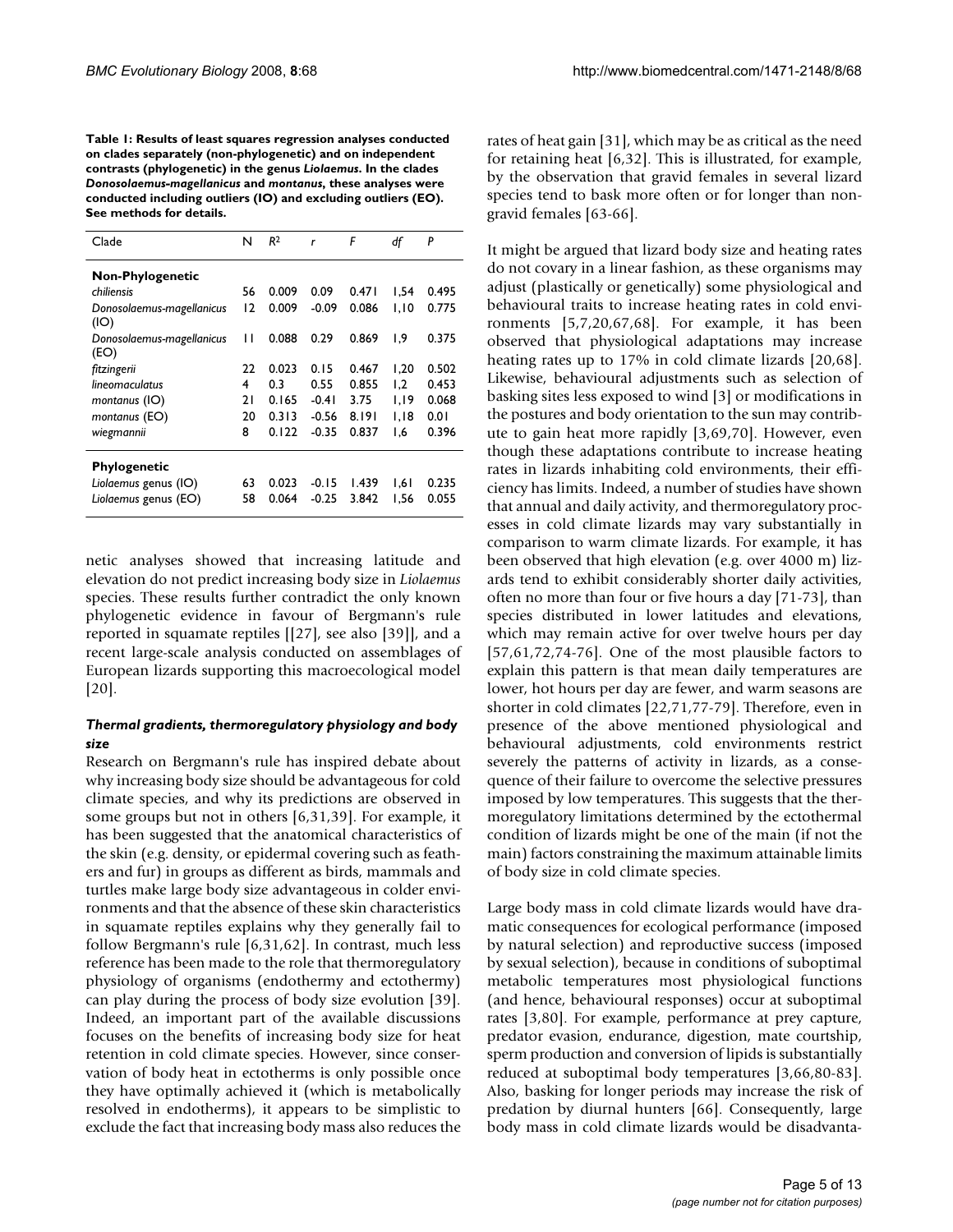

Linear regressions of raw data for ln(snout-vent length) against adjusted latitudinal midpoint in the six main clades forming the *Liolaemus* genus. Top: regressions for the clades *chiliensis* (black), *Donosolaemus-magellanicus* including outliers (blue; slope from analysis excluding outliers not shown, as it provided identical qualitative results), *fitzingerii* (red), *lineomaculatus* (orange), and *wiegmannii* (green). Bottom: regressions for the clade *montanus* including (black) and excluding (red) outliers.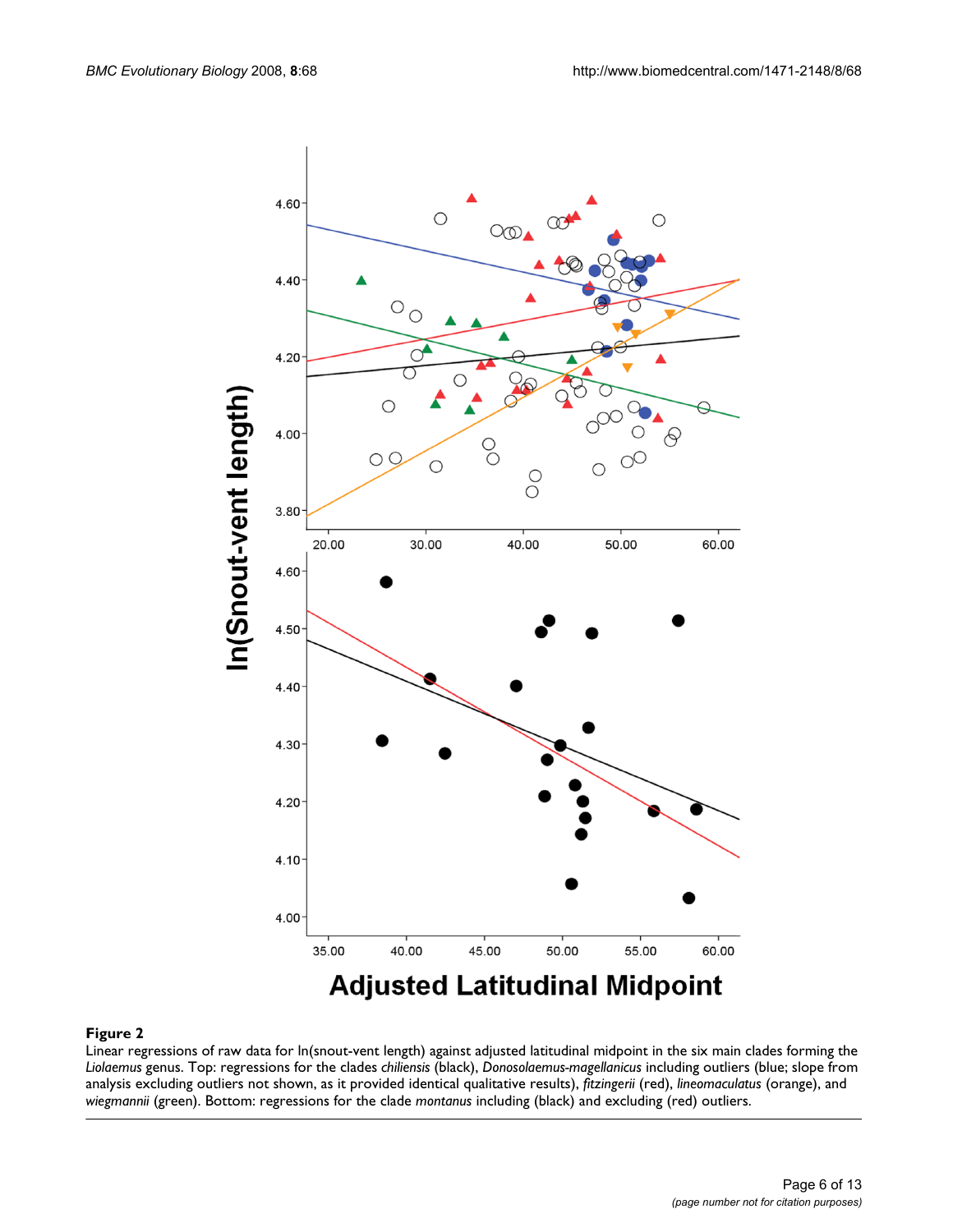

IC Adjusted Latitudinal Midpoint (°S)

# **Figure 3** Production of the contract of the contract of the contract of the contract of the contract of the contract of the contract of the contract of the contract of the contract of the contract of the contract of the c

Linear regression analyses (through the origin) of phylogenetically independent contrasts (IC) for ln(snout-vent length) against adjusted latitudinal midpoint in the entire dataset of *Liolaemus* species for which phylogenetic information was available. (a) Linear regression observed when including outliers, and (b) when excluding outliers.

geous. Hence, the hypothesis of heat conservation cannot be accepted (at least in these organisms), as it predicts increasing body size in low-temperature environments. These claims are supported by a number of previous studies conducted in lizards [30,31,39].

Finally, it might also be argued that large ectotherms can maintain higher constant minimum body temperatures than do smaller species. However, it is unlikely that even relatively large cold climate lizards are able to retain heat overnight. Indeed, it has been observed in several species [84] that during the initial period of basking, the body temperature of lizards is very similar to the environmental temperature. Additionally, field observations conducted at high latitudes and elevations in South America (DPD, unpublished data) reveal that different sized *Liolaemus* lizards exhibit similar temperatures before initiating basking.

### *Trophic niche evolution and body size*

The evolution of trophic niches in lizards may provide additional evidence to support the idea that larger body size is disadvantageous for species living in cold environments. Although most lizards feed on other animals, omnivory and herbivory have evolved independently many times among these squamates [80,85]. Plant matter is a low energy food for lizards [3]. Therefore, omnivory and herbivory are advantageous for these reptiles only when certain morphological and thermoregulatory conditions are met. In general, it has been observed that plant consumption has evolved primarily in species occurring in warm habitats, where vegetation is extremely abundant (e.g. tropical forests), or where abundance of animal prey is extremely low (e.g. deserts, small islands) [11,80,86,87]. In these environments, lizards can attain large body size and high body temperatures, both traits considered essential requirements for efficient digestion of plant matter [3,88-90]. A large body allows for a more voluminous gut, and high body temperature provides optimal conditions for endosymbionts (bacteria and protozoa) specialized in breaking down otherwise indigestible plant matter [3,9,91-93]. Consequently, according to these rules of herbivory [3,11], most lizards in which plant consumption has evolved are expected to reverse Bergmann's rule, because larger species tend to occur in warm environments.

Contrary to predictions, in a recent study Espinoza *et al.* [11] found that omnivory and herbivory have not only evolved in warm-climate and large lizards, but also in small species occurring in cold environments [94]. These authors observed that a large number of small Liolaemidae species (which includes *Liolaemus*) restricted to high latitudes or elevations, have substantial proportions of plant matter in their diets (i.e. 11%–100% of digestive volume content). Although the body size pattern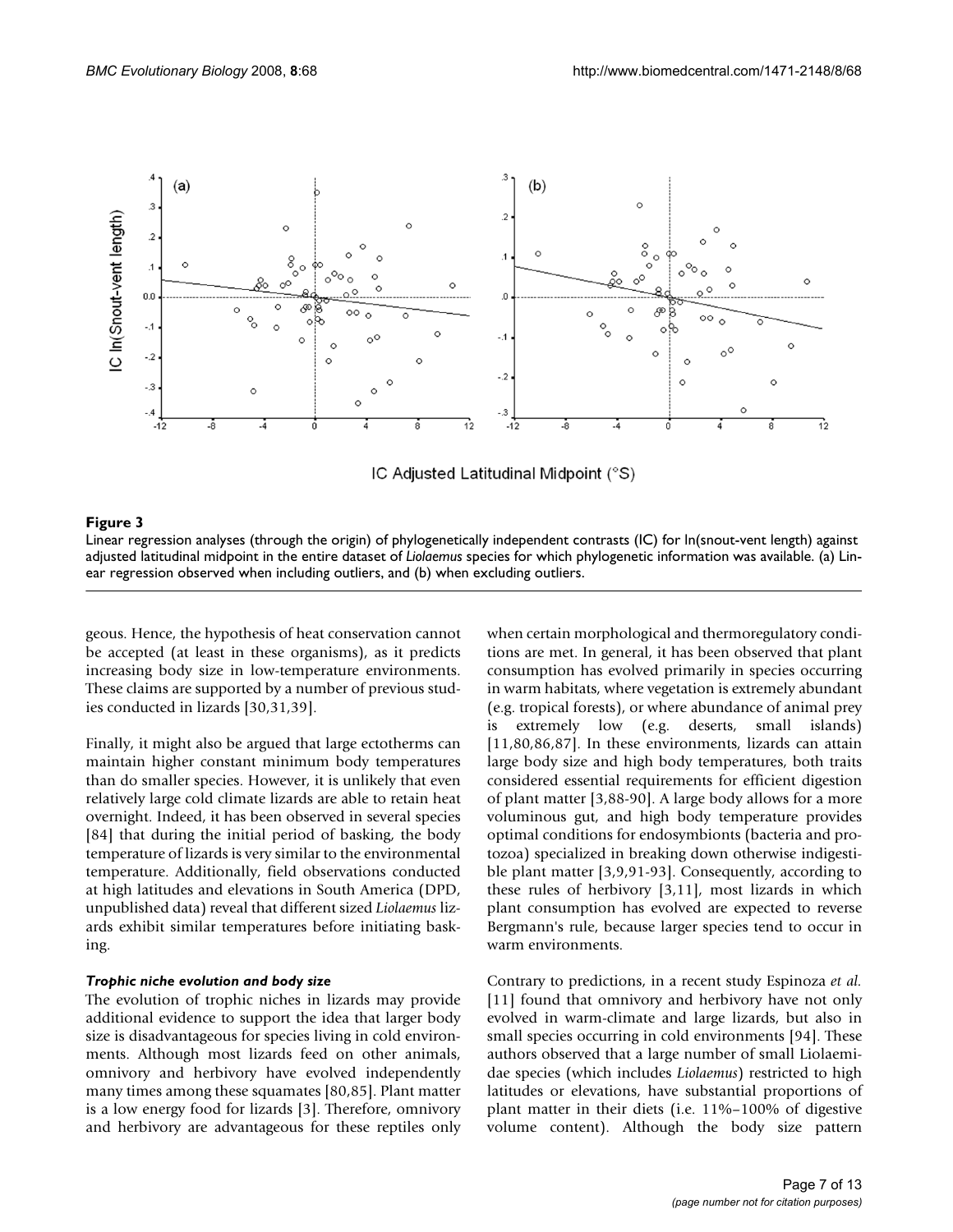observed in omnivorous and herbivorous Liolaemidae species differs significantly from the pattern known for plant-consumer lizards occurring in warm climates, the explanation may be exactly the same. Since digestion of plant matter requires the highest possible body temperatures [11,93], evolution of large body size in cold-climate Liolaemidae species would decrease the thermoregulatory efficiency needed to achieve optimal metabolic temperatures. This in turn would affect negatively the digestion of plant matter. Therefore, in the case of Liolaemidae species occurring at high latitudes and elevations, evolution of large size would be disadvantageous, challenging patterns predicted by Bergmann's rule.

# *Why do some ectotherms appear to follow Bergmann's rule?*

Thermal environment differs from some other sources of selection in that it is a dominant selective force at low temperatures [31,39], but at higher temperatures, ectotherms are essentially freed from thermal constraints and hence other factors may become dominant in determining body size. These include fecundity selection [10,13,14], reduction of mass-specific energy requirements [3], greater physiological homeostasis [9], and reduction of mortality rates by predation [2,95-97]. Therefore, ectotherm clades whose geographical distributions are primarily restricted to tropical or subtropical ecosystems, such as continental turtles [30,31], may exhibit increasing body size with increasing latitude and moderate elevations. This pattern probably reflects a response to selective factors other than the thermal environment which is essentially benign throughout the geographic range of the group. Alternatively, observations of Bergmann's clines in some ectotherm vertebrates (i.e. turtles, salamanders) may be explained by the large taxonomic scale at which studies have been conducted [30,31] which could mean that different patterns of body size variation at an interspecific scale might be obscured by patterns observed at interclade scales [27]. Consequently, for example, although Ashton [45] observed that salamanders tend to follow Bergmann's rule, we could expect that a test incorporating a substantially larger number of species from a wider diversity of areas find that these amphibians do not follow Bergmann's clines (the situation might be different for turtles, as these animals are more restricted to tropical zones).

# **Conclusion**

Physiological processes in ectotherms are strongly dependent upon their body temperature [3,80] with numerous consequences for survival and reproduction. Since heating rates in ectotherms are critically determined by body mass, large body size in species occurring at high latitudes or elevations is likely to be disadvantageous. We found no evidence to support Bergmann's rule in *Liolae-* *mus* lizards: increasing latitude and elevation are not associated with larger body size in these reptiles (Fig. 2). We suggest that Bergmann's rule should be recognized as a macroecological prediction employed to investigate patterns of body size evolution only in endotherms, as it was originally proposed by Bergmann [21].

# **Methods**

## *Phylogenetic scale and study species*

Even though many studies testing Bergmann's rule have focused on intraspecific comparisons [19,34,37,73,98,99], the rule [6,21,23] was originally developed on the basis of multiple species comparisons [21] which is the approach that we took. Meiri & Thomas [100] provided a detailed discussion on the taxonomical scale of Bergmann's rule in an historical context.

We gathered data on body size with respect to latitude and elevation from 4942 adult *Liolaemus* specimens of both sexes representing a total of 126 species from museum collections (see appendix and Additional file 1: Supplementary table). Since body size of lizards may be affected by distribution in islands [101-103], we excluded insular *Liolaemus* taxa from our dataset (e.g. *L. brattstroemi*, *L. melaniceps*). Collection numbers and localities for most of the studied species and specimens can be found in Pincheira-Donoso & Núñez [48]. The species forming our sample cover a representative proportion of the total biogeographical, ecological, morphological and taxonomical diversity of the genus *Liolaemus*. The studied taxa belong to the clades *chiliensis*, *Donosolaemus-magellanicus*, *fitzingerii*, *lineomaculatus*, *montanus* and *wiegmannii* [11,48,57]. These groups represent the six main lineages known for this genus. The studied species encompass almost the entire geographical range known for *Liolaemus* [57,104]. The total dataset comprises individuals coming from austral Patagonia in Argentina and Chile, the high Andes plateau (> 4500–5000 m), the Atacama Desert, tropical areas in eastern Brazil, austral forests in southern Chile and several intermediate and temperate areas [48,50,51,54,57,60,104].

# *Environmental estimations*

Since environmental temperatures decrease with increasing latitude and altitude [27,45,78], it is necessary to account for the combined effect of latitude and elevation when testing thermal dependence of traits [27]. Latitudinal and altitudinal data were used as estimators of the thermal conditions under which species live by converting them to a single Adjusted Latitudinal Midpoint (ALM) for each species. This scale, recently calibrated by Cruz *et al.* [27], and similar versions have been used for estimations of species' environmental conditions in comparative studies [11,39,105,106]. The ALM is obtained assuming that environmental temperature in altitudinal transects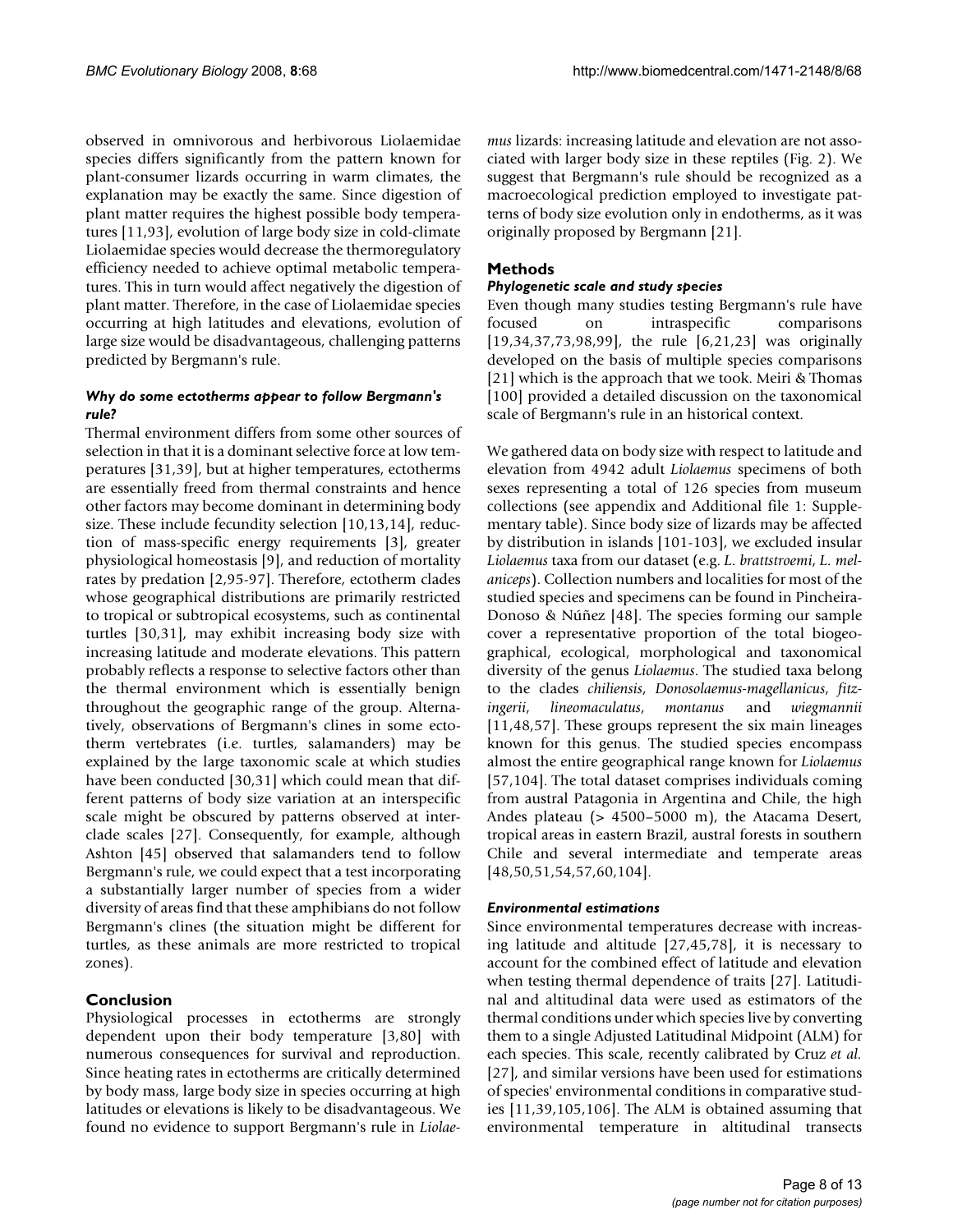declines 0.65°C for each 100 m of increased elevation [27,78]. Cruz *et al.* [27] obtained a corrected latitudinal value for latitude and altitudinal thermal covariation using the formula  $y = 0.009x - 6.2627$ , where *x* represents the altitudinal midpoint for each species, and *y* the corrected temperature for latitude which is added to the latitudinal midpoint for each species (the details of this formula were provided personally by F.B. Cruz, as they are not published in the same format in Cruz *et al.* [27]). The final value is referred to as the adjusted latitudinal midpoint for South American areas where *Liolaemus* occurs, calculated for each species [27].

### *Statistical analysis and phylogenetic control*

To investigate the effects of environmental variation on *Liolaemus* species size, we used snout-vent length (SVL) as a proxy for body size. Snout-vent length is a widely used measure of body size in squamate reptiles. This parameter is positively correlated with other body variables, such as mass, and with ecological and life-history traits [3,27,86]. Several recent studies have selected the largest recorded values for SVL as an estimation of species size [27,57,107]. However, utilization of single extreme values may lead to misleading results when testing these kinds of hypotheses [108,109]. Recent evidence [110] shows that estimation of asymptotic size can be reasonably obtained using the largest individual per sample, but only in lineages that follow asymptotic growth curves, such as *Anolis* lizards [110]. Since it is unknown whether *Liolaemus* follow asymptotic growth curves [39], the use of the largest recorded individual per sample may bias analyses. An alternative method that offers greater statistical power is the estimation of body size by obtaining intermediate percentiles between the maximum record and the sample mean. For example, it has been found in agamid species that the use of mean sample values may lead to substantial underestimation of asymptotic size, whereas the use of the largest individual per sample may lead to overestimation [108]. In contrast, these intermediate percentiles (between mean and maximum record) provide the most accurate estimate of asymptotic size. Moreover, such percentiles have low variance, low dependence on sample size, and are amenable to bootstrap estimations of confidence intervals, when compared to the largest individual per sample [108]. Consequently, we used the mean SVL of the largest two-thirds of the adults for each studied species [111]. Since species of the genus *Liolaemus* exhibit various patterns of sexual size dimorphism (i.e. larger males, larger females or no sexual dimorphism) [48,50,54,57,60,61,112,113], SVL mean values were calculated for males and females, to estimate a mean value for the species [27,39]. Whenever possible (117 of 126 species) samples comprised a similar number of males and females.

Prior to analyses SVL values were ln-transformed. This lntransformation reduces skewness of the original measurements, and helps to homogenize variance [114-116]. After ln-transformation, SVL met the statistical assumptions required for parametric analyses (according to Shapiro-Wilk tests).

It is now well appreciated that samples consisting of species sharing phylogenetic histories cannot be considered independent evolutionary entities in comparative analyses [43,117]. Consequently, simple statistical analyses might provide phylogenetically biased evidence, necessitating the development of explicit approaches to control the impact of shared ancestry [43,44,118]. On the other hand, recent studies have shown that conventional regression and correlation analyses on raw data may perform better than independent contrasts data under certain conditions of phenotypic evolution [119-122]. For example, Carvalho *et al.* [121] suggested that it is not always necessary to perform phylogenetic simulations for statistical analyses when there is little phylogenetic effect, and that comparative analyses in some cases should be applied as a conservative approach. Hence, providing results from both conventional statistical procedures and explicit phylogenetic analyses may be a more robust approach [2,119]. In the case of body size patterns observed in *Liolaemus* species, the distribution of this trait across the phylogeny may reveal only a partial effect of shared ancestry. Therefore, we analyzed our data in two different ways. First, using conventional ordinary least squares bivariate regression analyses on raw ln-transformed data, separately for each of the main clades [43,44]. We identified these clades as detailed above following the latest available nomenclature [11,27,48,57] (Fig. 1). Each of the recognized clades has previously been supported by different phylogenetic hypotheses based on molecular, morphological and combined molecular and morphological evidence [11,27,51,57,59,123].

Second, we analyzed the dataset using an explicit phylogenetic approach, by calculating independent contrasts [43] as implemented in COMPARE version 4.6b [124]. We examined species relationships using a phylogenetic hypothesis of the genus *Liolaemus* derived from different recent studies [11,27,51,59,123]. Because this phylogeny (Fig. 1) is based on both molecular and morphological data, we performed phylogenetic analyses under a speciational Brownian motion model of evolutionary change, assuming branch lengths equal to 1.0 [11,125-127]. Since phylogenetic information was only available for 63 of the 126 species included in our dataset (see additional file 1: Supplementary table), we conducted all analyses in three different ways to test for the potential effect that reduction of sample size can have on the results: (i) ordinary least squares regressions on raw data separately for each of the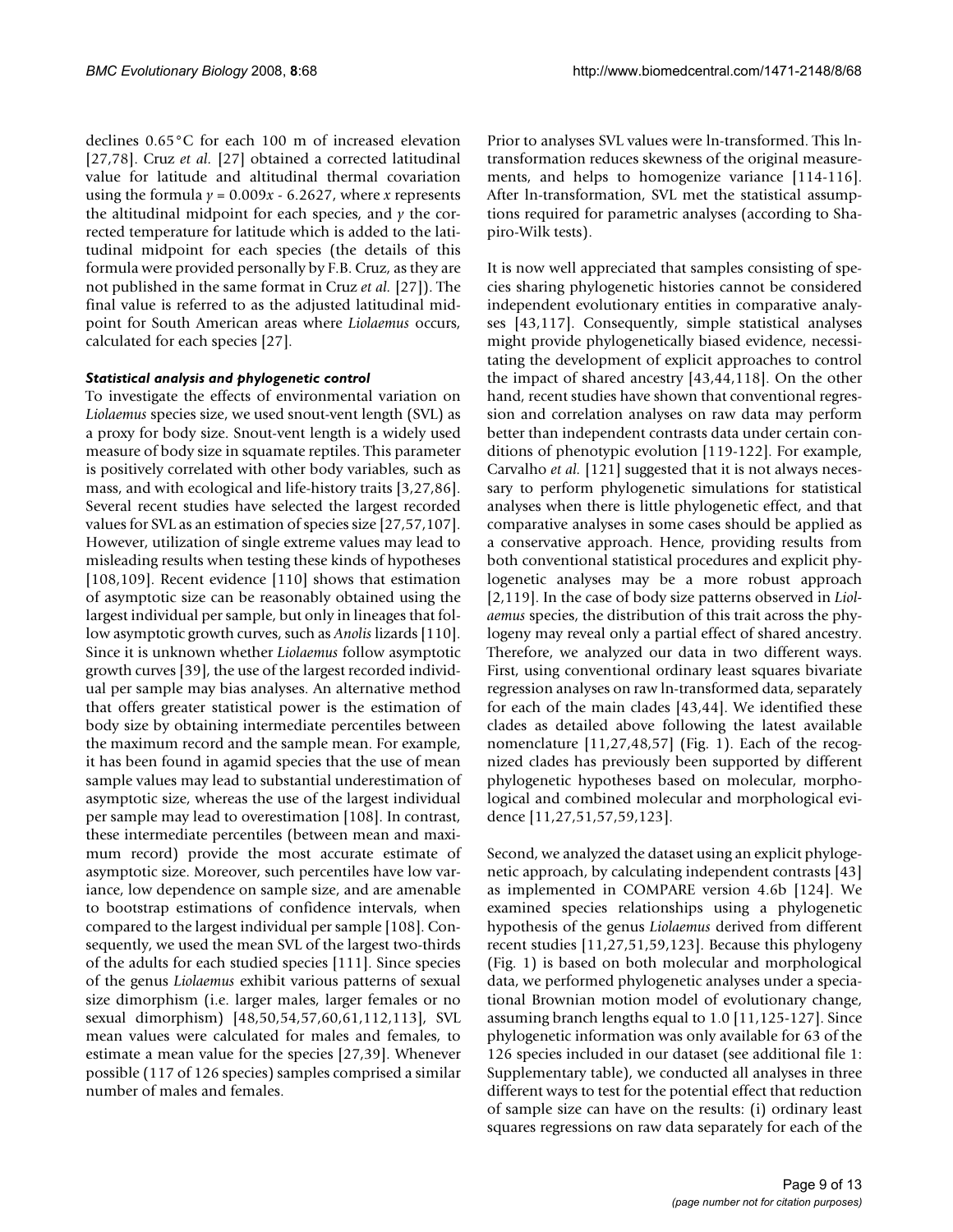six clades, including the entire species sample (i.e. 126 species), (ii) the same regression analyses (on raw data) for separate clades conducted in the entire dataset, but using only the 63 species included in the phylogeny, and (iii) ordinary least squares regression analyses (through the origin) on phylogenetically independent contrast for those species for which phylogenetic information was available. Since the existence of outliers may have large effects on statistical analyses [116], we performed all the regressions including and excluding outliers. Data points with standardized residuals (i.e. *z*-scores) greater than 2 or less than -2 were considered outliers [114]. Except for one analysis (non-phylogenetic regression on the *montanus* clade), regressions including and excluding outliers did not differ qualitatively.

# **Authors' contributions**

DPD participated in the design of the study, conducted all the field work, performed the statistical and phylogenetic analyses and wrote the manuscript.

DJH participated in the design of the study, in the statistical analyses and in the writing of the manuscript.

TT participated in the design of the study, in the statistical analyses and in the writing of the manuscript.

### **Appendix**

The studied material is housed in the herpetological collections of the following institutions. Collections identified with an asterisk (\*) indicate the existence of specimens with collection data, but without an official collection number at the moment of our study. Division Reptiles and Amphibians, Museo Nacional de Historia Natural de Chile (MNHN\*), Zoological Museum, Facultad de Ciencias Naturales y Oceanograficas, Universidad de Concepcion, Chile (MZUC\*), Division Zoology, Museo de Historia Natural de Concepcion, Chile (MHNC\*), Department of Cell Biology and Genetics, Facultad de Medicina, Universidad de Chile (DBCGUCH\*), Instituto de Biologia Animal, Facultad de Ciencias Agrarias, Universidad Nacional de Cuyo, Argentina (IBAUNC\*), Instituto Argentino de Investigaciones de las Zonas Aridas, CRICYT, Argentina (IADIZA), Natural History Museum of London (NHML), Jose Miguel Cei Diagnostic Collection (JMC-DC), Jose Alejandro Scolaro Diagnostic Collection (JAS-DC), and in the Herpetological Collection of the senior author, D. Pincheira-Donoso (CHDPD\*).

# **Additional material**

### **Additional file 1**

*Supplementary Table. Snout-vent length (SVL), latitudinal and altitudinal range of the species included in this study. Taxa for which phylogenetic information is available are indicated in bold.* Click here for file [\[http://www.biomedcentral.com/content/supplementary/1471-](http://www.biomedcentral.com/content/supplementary/1471-2148-8-68-S1.doc) 2148-8-68-S1.doc]

### **Acknowledgements**

We thank H. Núñez (MNHN), J. Artigas, M. Contreras and E. Solar (MZUC), J. Navarro (DBCGUCH), E. Pereyra (IBAUNC), F. Videla (IADIZA), C. McCarthy (NHML), J.M. Cei (JMC-DC) and J.A. Scolaro (JASDC) for permission to study collections under their direction or for providing data from these samples. F.M. Jaksic, H. Núñez, J.A. Scolaro provided essential literature. Shai Meiri and an anonymous referee provided valuable observations to improve significantly the manuscript. DP-D thanks the financial support provided by Universities UK through an Overseas Research Student Award, the University of Exeter for an Exeter Research Student Award and a School of Biological and Chemical Sciences PhD Scholarship, Phrynosaura Chile and Oxford University Press. TT is funded by a Royal Society Research Fellowship. This work was supported by the European Social Fund.

### **References**

- 1. Coyne JA, Orr HA: **Speciation.** Massachusetts , Sinauer Associates; 2004.
- 2. Schluter D: **The ecology of adaptive radiation.** Oxford , Oxford University Press; 2000:288.
- 3. Pough FH, Andrews RM, Cadle JE, Crump ML, Savitzky AH, Wells KD: **Herpetology.** Third edition. New Jersey , Pearson, Prentice Hall; 2004.
- 4. Gaston KJ, Blackburn TM: **Pattern and process in macroecology.** Massachusetts , Blackwell Science; 2000.
- 5. Huey RB, Hertz PE, Sinervo B: **[Behavioral drive versus behav](http://www.ncbi.nlm.nih.gov/entrez/query.fcgi?cmd=Retrieve&db=PubMed&dopt=Abstract&list_uids=12699218)[ioural inertia in evolution: a null model approach.](http://www.ncbi.nlm.nih.gov/entrez/query.fcgi?cmd=Retrieve&db=PubMed&dopt=Abstract&list_uids=12699218)** *American Naturalist* 2003, **161:**357-366.
- 6. Blackburn TM, Gaston KJ, Loder N: **Geographic gradients in body size: a clarification of Bergmann's rule.** *Diversity and Distributions* 1999, **5:**165-174.
- 7. Bogert CM: **[Thermoregulation in reptiles, a factor in evolu](http://www.ncbi.nlm.nih.gov/entrez/query.fcgi?cmd=Retrieve&db=PubMed&dopt=Abstract&list_uids=18138377)[tion.](http://www.ncbi.nlm.nih.gov/entrez/query.fcgi?cmd=Retrieve&db=PubMed&dopt=Abstract&list_uids=18138377)** *Evolution* 1949, **3:**195-211.
- 8. Brown JH, Gillooly JF, Allen AP, Savage VM, West GB: **Toward a metabolic theory of ecology.** *Ecology* 2004, **85:**1771-1789.
- 9. Brown JH, Sibly RM: **Life-history evolution under a production constraint.** *Proceedings of the National Academy of Sciences, USA* 2006, **103:**17595-17599.
- 10. Andersson M: **Sexual selection.** Princeton , Princeton University Press; 1994.
- 11. Espinoza RE, Wiens JJ, Tracy CR: **Recurrent evolution of herbivory in small, cold-climate lizards: Breaking the ecophysiological rules or reptilian herbivory.** *Proceedings of the National Academy of Sciences, USA* 2004, **101:**16819-16824.
- 12. Reznick DN, Shaw FH, Rodd FH, Shaw RG: **[Evaluation of the rate](http://www.ncbi.nlm.nih.gov/entrez/query.fcgi?cmd=Retrieve&db=PubMed&dopt=Abstract&list_uids=9072971) [of evolution in natural populations of guppies \(Poecilia retic](http://www.ncbi.nlm.nih.gov/entrez/query.fcgi?cmd=Retrieve&db=PubMed&dopt=Abstract&list_uids=9072971)[ulata\).](http://www.ncbi.nlm.nih.gov/entrez/query.fcgi?cmd=Retrieve&db=PubMed&dopt=Abstract&list_uids=9072971)** *Science* 1997, **275:**1934-1937.
- 13. Shine R: **Vertebral numbers in male and female snakes: the roles of natural, sexual and fecundity selection.** *Journal of Evolutionary Biology* 2000, **13:**455-465.
- 14. Shine R: **Life-history evolution in reptiles.** *Annual Reviews of Ecology, Evolution and Systematics* 2005, **36:**23-46.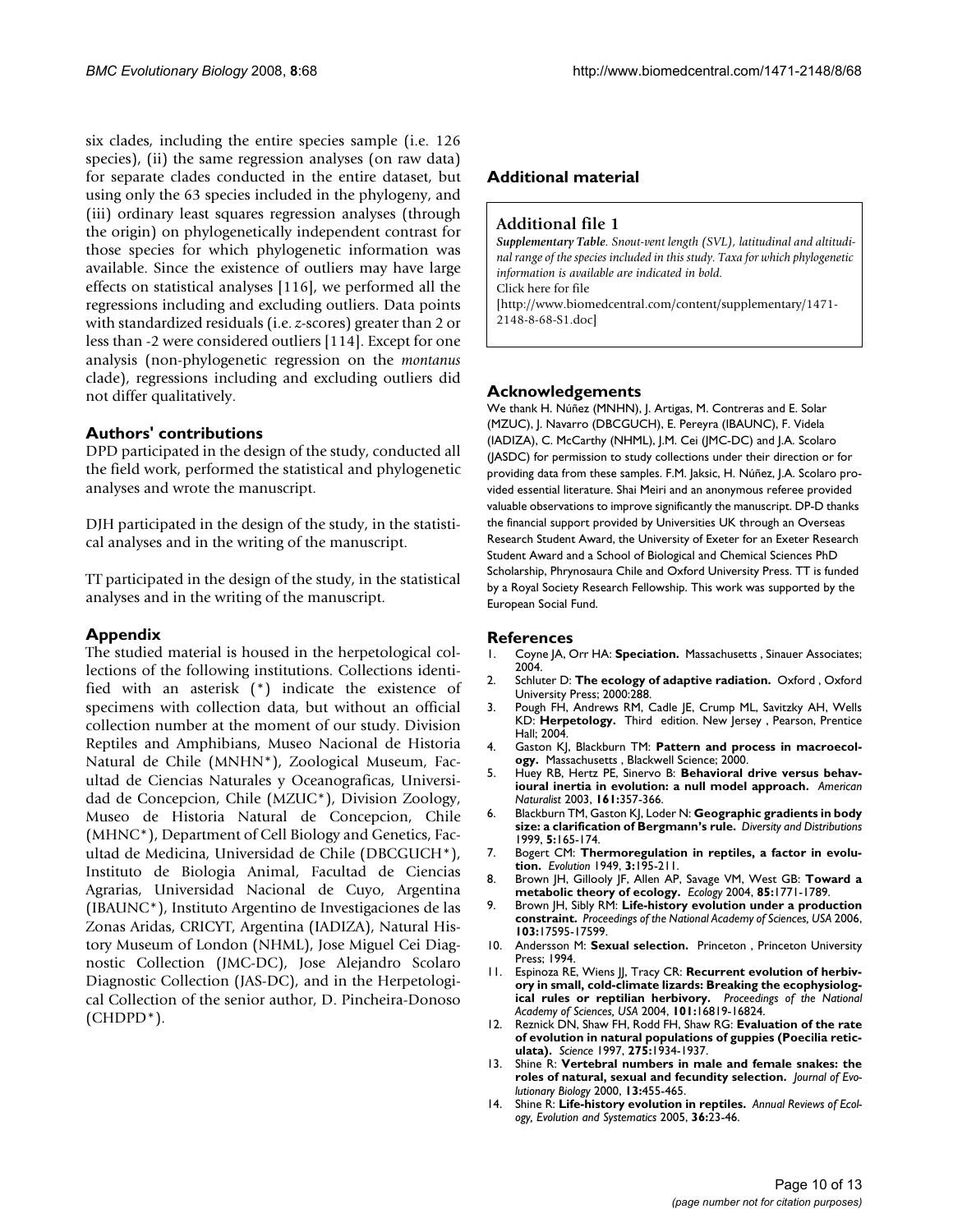- 15. Darwin C: **The descent of man and selection in relation to sex.** London, John Murray; 187
- 16. Peters RH: **The ecological implications of body size.** Cambridge , Cambridge University Press; 1983.
- 17. Angilletta MJ, Dunham AE: **[The temperature-size rule in ecto](http://www.ncbi.nlm.nih.gov/entrez/query.fcgi?cmd=Retrieve&db=PubMed&dopt=Abstract&list_uids=12970841)[therms: simple evolutionary explanations may not be gen](http://www.ncbi.nlm.nih.gov/entrez/query.fcgi?cmd=Retrieve&db=PubMed&dopt=Abstract&list_uids=12970841)[eral.](http://www.ncbi.nlm.nih.gov/entrez/query.fcgi?cmd=Retrieve&db=PubMed&dopt=Abstract&list_uids=12970841)** *American Naturalist* 2003, **162:**332-342.
- 18. Partridge L, Coyne JA: **Bergmann's rule in ectotherms: Is it adaptive?** *Evolution* 1997, **51:**632-635.
- 19. Walters RJ, Hassall M: **[The temperature-size rule in ecto](http://www.ncbi.nlm.nih.gov/entrez/query.fcgi?cmd=Retrieve&db=PubMed&dopt=Abstract&list_uids=16670994)[therms: May a general explanation exist after all?](http://www.ncbi.nlm.nih.gov/entrez/query.fcgi?cmd=Retrieve&db=PubMed&dopt=Abstract&list_uids=16670994)** *American Naturalist* 2006, **167:**510-523.
- 20. Olalla-Tarraga MA, Rodriguez MA, Hawkins BA: **Broad-scale patterns of body size in squamate reptiles of Europe and North America.** *Journal of Biogeography* 2006, **33:**781-793.
- 21. Bergmann C: **Ueber die Verhaltnisse der warmeokonomie der thiere zu ihrer grosse.** *Gottinger Studien* 1847, **3:**595-708.
- 22. Blackburn TM, Ruggiero A: **Latitude, elevation and body mass variation in Andean passerine birds.** *Global Ecology and Biogeography* 2001, **10:**245-259.
- 23. James FC: **Geographic size variations in birds and its relationship with climate.** *Ecology* 1970, **51:**365-390.
- 24. Arnett AE, Gotelli NJ: **Geographic variation in life-history traits of the ant lion,** *Myrmeleon immaculatus***: evolutionary implications of Bergmann's rule.** *Evolution* 1999, **53:**1180-1188.
- 25. Kaspari M, Vargo EL: **Colony size as a buffer against seasonality: Bergmann's rule in social insects.** *American Naturalist* 1995, **145:**610-632.
- 26. Mousseau TA: **Ectotherms follow the converse to Bergmann's rule.** *Evolution* 1997, **51:**630-632.
- 27. Cruz FB, Fitzgerald LA, Espinoza RE, Schulte JA: **[The importance of](http://www.ncbi.nlm.nih.gov/entrez/query.fcgi?cmd=Retrieve&db=PubMed&dopt=Abstract&list_uids=16313468) [phylogenetic scale in tests of Bergmann's and Rapoport's](http://www.ncbi.nlm.nih.gov/entrez/query.fcgi?cmd=Retrieve&db=PubMed&dopt=Abstract&list_uids=16313468) [rules: lessons from a clade of South American lizards.](http://www.ncbi.nlm.nih.gov/entrez/query.fcgi?cmd=Retrieve&db=PubMed&dopt=Abstract&list_uids=16313468)** *Journal of Evolutionary Biology* 2005, **18:**1559-1574.
- 28. Atkinson D: **Temperature and organism size: a biological law for ectotherms.** *Advances in Ecological Research* 1994, **25:**1-58.
- 29. Belk MC, Houston DD: **Bergmann's rule in ectotherms: A test using freshwater fishes.** *American Naturalist* 2002, **160:**803-808.
- 30. de Queiroz A, Ashton KG: **[The phylogeny of a species-level ten](http://www.ncbi.nlm.nih.gov/entrez/query.fcgi?cmd=Retrieve&db=PubMed&dopt=Abstract&list_uids=15446422)[dency: Species heritability and possible deep origins of Berg](http://www.ncbi.nlm.nih.gov/entrez/query.fcgi?cmd=Retrieve&db=PubMed&dopt=Abstract&list_uids=15446422)[mann's rule in tetrapods.](http://www.ncbi.nlm.nih.gov/entrez/query.fcgi?cmd=Retrieve&db=PubMed&dopt=Abstract&list_uids=15446422)** *Evolution* 2004, **58:**1674-1684.
- 31. Ashton KG, Feldman CR: **Bergmann's rule in nonavian reptiles: turtles follow it, lizards and snakes reverse it.** *Evolution* 2003, **57:**1151–1163.
- 32. Cushman JH, Lawton JH, Manly BFJ: **Latitudinal patterns in Europe ant assemblages: variation in species richness and body size.** *Oecologia* 1993, **95:**30-37.
- 33. Lindstet SL, Boyce MS: **Seasonality, fasting endurance, and body size in mammals.** *American Naturalist* 1985, **125:**873-878.
- 34. Van Voorhies WA: **Bergmann size clines: A simple explanation for their occurrence in ectotherms.** *Evolution* 1996, **50:**1259-1264.
- 35. Van Voorhies WA: **On the adaptive nature of Bergmann size cline: a reply to Mousseau, Partridge and Coyne.** *Evolution* 1997, **51:**635-640.
- 36. Ashton KG, Tracy MC, de Queiroz A: **Is Bergmann's rule valid for mammals?** *American Naturalist* 2000, **156:**390-415.
- 37. Graves GR: **Bergmann's rule near the equator: latitudinal clines in body size of an Andean passerine bird.** *Proceedings of the National Academy of Sciences, USA* 1991, **88:**2322-2325.
- 38. Meiri S, Dayan T: **On the validity of Bergmann's rule.** *Journal of Biogeography* 2003, **30:**331-351.
- Pincheira-Donoso D, Tregenza T, Hodgson DJ: Body size evolu**tion in South American** *Liolaemus* **lizards of the** *boulengeri* **[clade: a contrasting reassessment.](http://www.ncbi.nlm.nih.gov/entrez/query.fcgi?cmd=Retrieve&db=PubMed&dopt=Abstract&list_uids=17714323)** *Journal of Evolutionary Biology* 2007, **20:**2067-2071.
- 40. Atkinson D, Sibly RM: **Why are organisms usually bigger in colder environments? Making sense of a life history puzzle.** *Trends in Ecology and Evolution* 1997, **12:**235-239.
- 41. Lindsey CC: **Body sizes of poikilotherm vertebrates at different latitudes.** *Evolution* 1966, **20:**456-465.
- 42. Ray C: **[The application of Bergmann's and Allen's rules to the](http://www.ncbi.nlm.nih.gov/entrez/query.fcgi?cmd=Retrieve&db=PubMed&dopt=Abstract&list_uids=14436612) [poikilotherms.](http://www.ncbi.nlm.nih.gov/entrez/query.fcgi?cmd=Retrieve&db=PubMed&dopt=Abstract&list_uids=14436612)** *Journal of Morphology* 1960, **106:**85-108.
- 43. Felsenstein J: **Phylogenies and the comparative method.** *American Naturalist* 1985, **125:**1-15.
- 44. Harvey PH, Pagel MD: **The comparative method in evolutionary biology.** Oxford , Oxford University Press; 1991.
- 45. Ashton KG: **Do amphibians follow Bergmann's rule?** *Canadian Journal of Zoology* 2002, **80:**708-716.
- <span id="page-10-0"></span>46. Ashton KG: **Body size variation among mainland populations of the western rattlesnake (***Crotalus viridis***[\).](http://www.ncbi.nlm.nih.gov/entrez/query.fcgi?cmd=Retrieve&db=PubMed&dopt=Abstract&list_uids=11831667)** *Evolution* 2001, **55:**2523-2533.
- 47. Ashton KG: **Are ecological and evolutionary rules being dismissed prematurely?** *Diversity and Distributions* 2001, **7:**289-295.
- 48. Pincheira-Donoso D, Núñez H: **Las especies chilenas del género Liolaemus. Taxonomía, sistemática y evolución.** Santiago , National Museum of Natural History Press; 2005:1-487.
- 49. Etheridge R, Espinoza RE: **Taxonomy of the Liolaeminae (Squamata: Iguania: Tropiduridae) and a semi-annotated bibliography.** *Smithsonian Herpetological Information Service* 2000, **126:**1-64.
- 50. Pincheira-Donoso D: **Anfibios y reptiles de la Provincia de El Loa.** In *Fauna del Altiplano y Desierto de Atacama Vertebrados de la Provincia de El Loa* Edited by: Ramírez GM, Pincheira-Donoso D. Calama , Phrynosaura Ediciones; 2005:93-150.
- 51. Schulte JA, Losos JB, Cruz FB, Núñez H: **The relationship between morphology, escape behaviour and microhabitat occupation in the lizard clade** *Liolaemus* **[\(Iguanidae: Tropidurinae: Liola](http://www.ncbi.nlm.nih.gov/entrez/query.fcgi?cmd=Retrieve&db=PubMed&dopt=Abstract&list_uids=15009274)[emini\).](http://www.ncbi.nlm.nih.gov/entrez/query.fcgi?cmd=Retrieve&db=PubMed&dopt=Abstract&list_uids=15009274)** *Journal of Evolutionary Biology* 2004, **17:**408-420.
- 52. Sura P: **Encyclopedia of extant amphibians and reptiles.** Nowy Sacz , Wydawnictwo Fundacja; 2005:544.
- Pincheira-Donoso D, Scolaro JA, Sura P: A monographic cata**logue on the systematics and phylogeny of the South American iguanian lizard family Liolaemidae (Squamata, Iguania).** *Zootaxa* 2008 in press.
- 54. Cei JM: **Reptiles del centro, centro-oeste y sur de la Argentina. Herpetofauna de las zonas áridas y semiáridas.** Torino , Museo Regionale di Scienze Naturali di Torino; 1986:527.
- 55. Donoso-Barros R: **Liolaemus.** In *Catalogue of the Neotropical Squamata Part II Lizards and Amphisbaenians* Edited by: Peters JA, Donoso-Barros R. Bulletin United States National Museum 297; 1970:170-195.
- 56. Jaksic FM, Schwenk K: **Natural history observations on** *Liolaemus magellanicus***, the southernmost lizard in the world.** *Herpetologica* 1983, **39:**457-461.
- 57. Etheridge R: **A review of lizards of the** *Liolaemus wiegmannii* **group (Squamata, Iguania, Tropiduridae), and a history of morphological change in the sand-dwelling species.** *Herpetological Monographs* 2000, **14:**293-352.
- 58. Laurent RF: **New forms of lizards of the subgenus** *Eulaemus* **of the genus** *Liolaemus* **(Reptilia: Squamata: Tropiduridae) from Perú and northern Chile.** *Acta Zoológica Lilloana* 1998, **44:**1-26.
- Pincheira-Donoso D, Scolaro JA, Schulte II JA: The limits of poly**morphism in** *Liolaemus rothi***: molecular and phenotypic evidence for a new species of the** *Liolaemus boulengeri* **clade (Iguanidae, Liolaemini) from boreal Patagonia of Chile.** *Zootaxa* 2007, **1452:**25-42.
- 60. Cei JM: **Reptiles del noroeste, nordeste y este de la Argentina. Herpetofauna de las selvas subtropicales, puna y pampas.** Torino , Museo Regionale di Scienze Naturali di Torino; 1993:947.
- 61. Donoso-Barros R: **Reptiles de Chile.** Santiago , Ediciones Universidad de Chile; 1966.
- 62. Calder WA: **Size, function and life history.** Massachusetts , Harvard University Press; 1984.
- 63. Fitch HS: **Autecology of the copperhead.** *University of Kansas Museum of Natural History, Miscellaneous Publications* 1960, **13:**85-288.
- 64. Hirth HF, King AC: **Body temperatures of snakes in different seasons.** *Journal of Herpetology* 1969, **3:**101-102.
- 65. Kurfess JF: **Mating, gestation and growth rate in** *Lichanura r. roseofusca***.** *Copeia* 1967, **1967:**477-479.
- 66. Shine R: **"Costs" of reproduction in reptiles.** *Oecologia* 1980, **46:**92-100.
- Bartholomew GA: Physiological control of body temperature. In *Biology of the Reptilia Vol 12* Edited by: Gans C, Pough FH. New York , Academic Press; 1982:167-213.
- 68. Díaz JA, Bauwens D, Asensio B: **A comparative study of the relation between heating rates and ambient temperatures in lacertid lizards.** *Physiological Zoology* 1996, **69:**1359-1383.
- 69. Heath JE: **Temperature regulation and diurnal activity in horned lizards.** *University of California Publications in Zoology* 1965, **64:**97-136.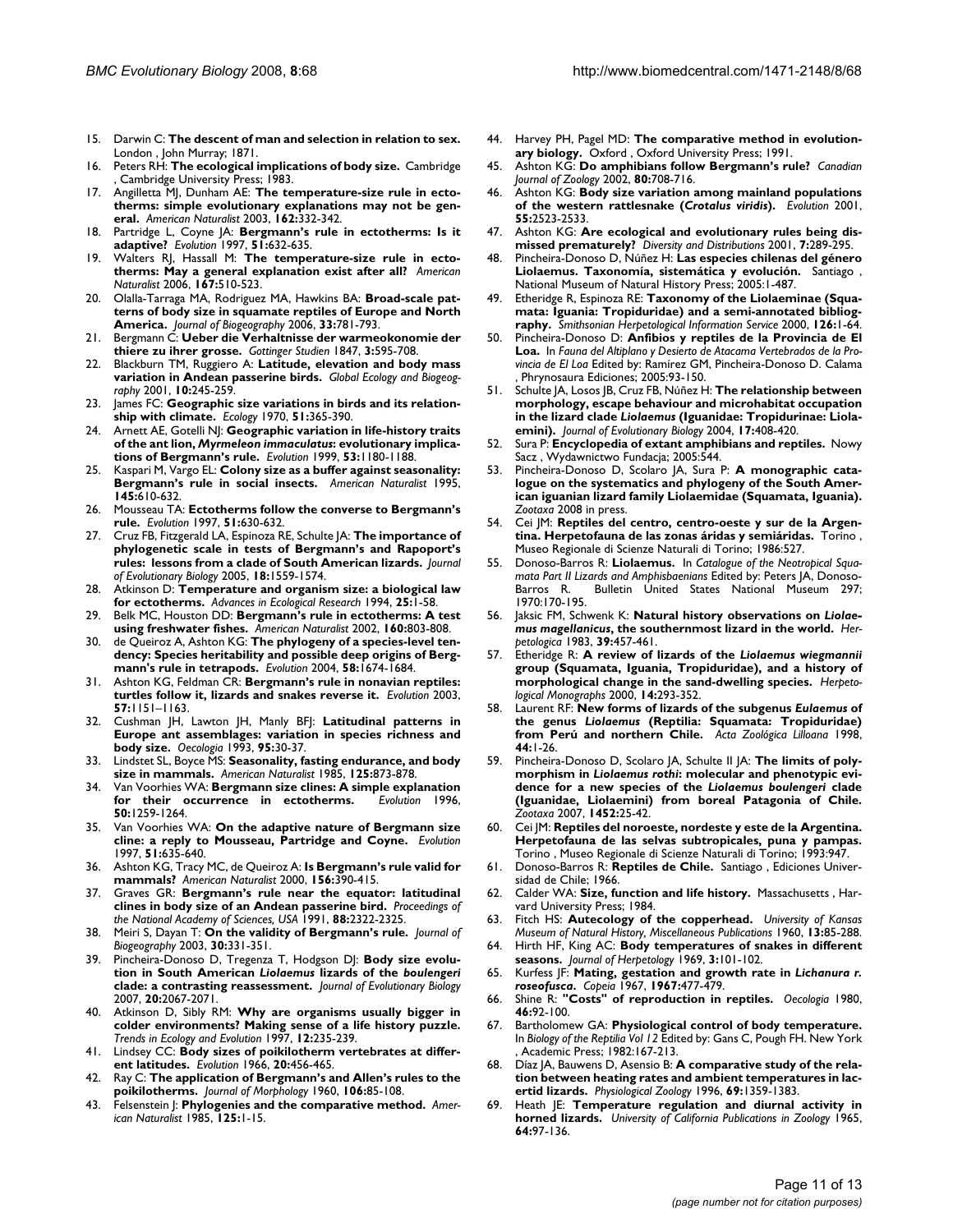- 70. Muth A: **Thermoregulatory postures and orientation to the sun: a mechanistic evaluation for the zebra-tailed lizard, Callisaurus draconoides.** *Copeia* 1977, **1977:**710-720.
- 71. Hellmich W: **On ecotypic and autotypic characters, a contribution to the knowledge of the evolution of the genus Liolaemus (Iguanidae).** *Evolution* 1951, **5:**359-369.
- Jaksic FM: Ecología de los vertebrados de Chile. Santiago, Ediciones de la Universidad Católica de Chile; 1998.
- 73. Sears MW, Angilletta MJ: **Body size clines in** *Sceloporus* **lizards: proximate mechanisms and demographic constraints.** *Integrative and Comparative Biology* 2004, **44:**433-442.
- Fox SF, Shipman PA: Social behavior at high and low elevations. **Environmental release and phylogenetic effects in Liolaemus.** In *Lizard social behavior* Edited by: Fox SF, McCoy JK, Baird TA. Baltimore & London , Johns Hopkins University Press; 2003:310-355.
- 75. Fuentes ER, Jaksic FM: **Activity temperatures of eight** *Liolaemus*  $(lguanidae)$  species in central Chile. **1979:**546-548.
- 76. Avila-Pires TCS: **Lizards of Brazilian Amazonia (Reptilia: Squamata).** *Zoologische Verhandelingen* 1995, **299:**1-706.
- 77. Conrad V, Pollak LW: **Methods in climatology.** Massachusetts , Harvard University Press; 1950.
- 78. Lutgens FK, Tarbuck EJ: **The atmosphere, and introduction to meteorology.** New Jersey , Prentice Hall; 1998.
- 79. Spellerberg IF: **Adaptations of reptiles to cold.** In *Morphology and biology of reptiles Volume 3*. Edited by: Bellairs A, Barry-Cox C. Linnean Society Symposium Series; 1976:261-285.
- 80. Pianka ER, Vitt L|: Lizards. A windows to the evolution of diver**sity.** Berkeley, Los Angeles & London , University of California Press; 2003:333.
- 81. Hailey A, Davies PMC: **Activity and thermoregulation of the snake** *Natrix maura***. 2. A synoptic model of thermal biology and the physiological ecology of performance.** *Journal of Zoology* 1988, **214:**325-342.
- 82. Ibargüengoytía NR: **Field, selected body temperature and thermal tolerance of the syntopic lizards** *Phymaturus patagonicus* **and** *Liolaemus elongatus* **(Iguania: Liolaemidae).** *Journal of Arid Environments* 2005, **62:**435-448.
- 83. Martin-Vallejo J, Garcia-Fernandez J, Perez-Mellado V, Vicente-Vellardon JL: **Habitat selection and thermal ecology of the sympatric lizards** *Podarcis muralis* **and** *Podarcis hispanica* **in a mountain region of central Spain.** *Herpetological Journal* 1995, **5:**181-188.
- 84. Brattstrom BH: **Body temperatures of reptiles.** *American Midland Naturalist* 1965, **73:**376-422.
- 85. Cooper WE, Vitt LJ: **Distribution, extent, and evolution of plant consumption by lizards.** *Journal of Zoology* 2002, **257:**487-517.
- 86. Pough FH: **Lizard energetics and diet.** *Ecology* 1973, **54:**837-844. 87. Olesen JM, Valido A: **Lizards as pollinators and seed dispersers: an island phenomenon.** *Trends in Ecology and Evolution* 2003, **18:**177-181.
- 88. Alexander RM: **Energy for animal life.** Oxford , Oxford University Press; 1999.
- 89. King G: **Reptiles and herbivory.** New York , Chapman and Hall; 1996.
- 90. Wilson KJ, Lee AK: **Energy expenditure of a large herbivorous lizard.** *Copeia* 1974, **1974:**338-348.
- Stevens CE, Hume ID: **Comparative physiology of the vertebrate digestive system.** Cambridge , Cambridge University Press; 1995.
- 92. Troyer K: **[Transfer of fermentative microbes between gener](http://www.ncbi.nlm.nih.gov/entrez/query.fcgi?cmd=Retrieve&db=PubMed&dopt=Abstract&list_uids=17735744)[ations in a herbivorous lizard.](http://www.ncbi.nlm.nih.gov/entrez/query.fcgi?cmd=Retrieve&db=PubMed&dopt=Abstract&list_uids=17735744)** *Science* 1982, **216:**540-542.
- Schall JJ, Dearing MD: **Body temperature of the herbivorous bonaire island whiptail lizard (Cnemidophorus murinus).** *Journal of Herpetology* 1994, **28:**526-528.
- Vitt LJ: Shifting paradigms: herbivory and body size in lizards. *Proceedings of the National Academy of Sciences, USA* 2004, **101:**16713-16714.
- 95. Losos JB, Schoener TW, Langerhans RB, Spiller DA: **[Rapid tempo](http://www.ncbi.nlm.nih.gov/entrez/query.fcgi?cmd=Retrieve&db=PubMed&dopt=Abstract&list_uids=17110568)[ral reversal in predator-driven natural selection.](http://www.ncbi.nlm.nih.gov/entrez/query.fcgi?cmd=Retrieve&db=PubMed&dopt=Abstract&list_uids=17110568)** *Science* 2006, **314:**1111.
- 96. Losos JB, Schoener TW, Spiller DA: **[Predator-induced behaviour](http://www.ncbi.nlm.nih.gov/entrez/query.fcgi?cmd=Retrieve&db=PubMed&dopt=Abstract&list_uids=15565155) [shifts and natural selection in field-experimental lizard pop](http://www.ncbi.nlm.nih.gov/entrez/query.fcgi?cmd=Retrieve&db=PubMed&dopt=Abstract&list_uids=15565155)[ulations.](http://www.ncbi.nlm.nih.gov/entrez/query.fcgi?cmd=Retrieve&db=PubMed&dopt=Abstract&list_uids=15565155)** *Nature* 2004, **432:**505-508.
- 97. Brown JH: **Macroecology.** Chicago , University of Chicago Press; 1995.
- 98. Mayr E: **Geographical character gradients and climatic adaptation.** *Evolution* 1956, **10:**105-108.
- 99. Rensch B: **Some problems of geographical variation and species-formation.** *Proceedings of the Linnean Society of London* 1938, **150:**275-285.
- 100. Meiri S, Thomas GH: **The geography of body size challenges of the interspecific approach.** *Global Ecology and Biogeography* 2007, **16:**689-693.
- 101. Case TJ: **A general explanation for insular body size trends in terrestrial vertebrates.** *Ecology* 1978, **59:**1-18.
- 102. Dunham AE, Tinkle DW, Gibbons JW: **Body size in island lizards: a cautionary tale.** *Ecology* 1978, **59:**1230-1238.
- 103. Stone PA, Snell HL, Snell HM: **Island biogeography of morphology and social behaviour in the lava lizards of the Galapagos islands.** In *Lizard social behavior* Edited by: Fox SF, McCoy JK, Baird TA. Baltimore and London , Johns Hopkins University Press; 2003:190-239.
- 104. Donoso-Barros R: **Catálogo herpetológico chileno.** *Boletín del Museo Nacional de Historia Natural de Chile* 1970, **31:**49-124.
- 105. Wiens JJ, Parra-Olea G, García-París M, Wake DB: **Phylogenetic history underlies elevational biodiversity patterns in tropical salamanders.** *Proceedings of the Royal Society of London, Biological Sciences* 2007, **274:**919-928.
- 106. Pincheira-Donoso D, Hodgson DJ, Tregenza T: **Comparative evidence for strong phylogenetic inertia in precloacal signalling glands in a species-rich lizard clade.** *Evolutionary Ecology Research* 2008, **10:**11-28.
- 107. Etheridge R, Christie MI: **Two new species of the lizard genus** *Liolaemus* **(Squamata: Liolaemidae) from northern Patagonia, with comments on** *Liolaemus rothi***.** *Journal of Herpetology* 2003, **37:**325-341.
- 108. Brown RP, Znari M, El Mouden ELH, Harris P: **Estimating asymptotic body size and testing geographic variation in** *Agama impalearis***.** *Ecography* 1999, **22:**277-283.
- 109. Meiri S: **Size evolution in island lizards.** *Global Ecology and Biogeography* 2007, **16:**702-708.
- 110. Stamps JA, Andrews RM: **Estimating asymptotic size using the largest individuals per sample.** *Oecologia* 1992, **92:**203-512.
- 111. Losos JB, Butler M, Schoener TW: **Sexual dimorphism in body size and shape in relation to habitat use among species of Caribbean Anolis lizards.** In *Lizard social behaviour* Edited by: Fox SF, McCoy JK, Baird TA. Baltimore and London , John Hopkins University Press; 2003:356-380.
- 112. Etheridge R: **Lizards of the** *Liolaemus darwinii* **Complex (Squamata: Iguania: Tropiduridae) in Northern Argentina.** *Bollettino del Museo Regionale di Scienze Naturali di Torino* 1993, **11:**137-199.
- 113. Scolaro JA, Cei JM: **Systematic status and relationships of** *Liolaemus* **species of the** *archeforus* **and** *kingii* **groups: a morphological and taxonumerical approach (Reptilia: Tropiduridae).** *Bollettino del Museo Regionale di Scienze Naturali di Torino* 1997, **15:**369-406.
- 114. Field A: **Discovering statistics using SPSS. Second Edition.** London , Sage; 2006:779.
- 115. Miles DB, Ricklefs RE: **The correlation between ecology and morphology in deciduous forest passerine birds.** *Ecology* 1984, **65:**1629-1640.
- 116. Zar JH: **Biostatistical analysis.** New Jersey , Prentice-Hall; 1999.
- 117. Cheverud JM, Dow MM, Leutenegger W: **The quantitative assessment of phylogenetic constraints in comparative analyses: sexual dimorphism in body weight among primates.** *Evolution* 1985, **39:**1335-1351.
- 118. Brooks DR, McLennan DA: **Phylogeny, ecology and behaviour. A research programme in comparative biology.** Chicago , University of Chicago Press; 1991.
- 119. Harvey PH, Rambaut A: **Comparative analyses for adaptive radiations.** *Philosophical Transactions of the Royal Society of London, B* 2000, **355:**1599-1605.
- 120. Björklund M: **Are "comparative methods" always necessary?** *Oikos* 1997, **80:**607-612.
- 121. Carvalho P, Diniz-Filho JAF, Bini LM: **Factors influencing changes in trait correlations across species after using phylogenetic independent contrasts.** *Evolutionary Ecology* 2006, **20:**591-602.
- 122. Ricklefs RE, Starck JM: **Applications of phylogenetically independent contrasts: a mixed progress report.** *Oikos* 1996, **77:**167-172.